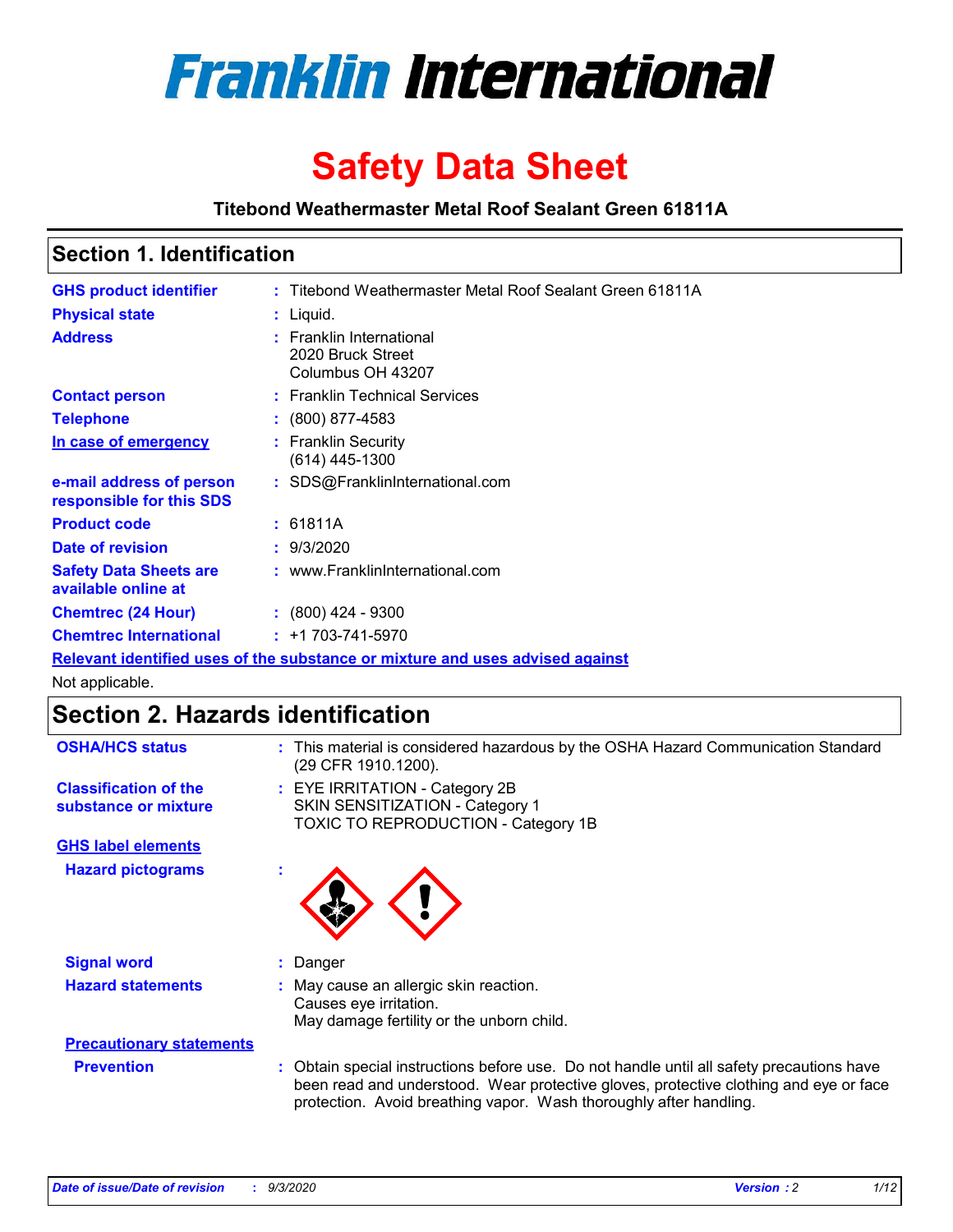## **Section 2. Hazards identification**

| <b>Response</b>                            | : IF exposed or concerned: Get medical advice or attention. Wash contaminated clothing<br>before reuse. IF ON SKIN: Wash with plenty of water. IF IN EYES: Rinse cautiously<br>with water for several minutes. Remove contact lenses, if present and easy to do.<br>Continue rinsing. If eye irritation persists: Get medical advice or attention. |
|--------------------------------------------|----------------------------------------------------------------------------------------------------------------------------------------------------------------------------------------------------------------------------------------------------------------------------------------------------------------------------------------------------|
| <b>Storage</b>                             | : Store locked up.                                                                                                                                                                                                                                                                                                                                 |
| <b>Disposal</b>                            | : Dispose of contents and container in accordance with all local, regional, national and<br>international regulations.                                                                                                                                                                                                                             |
| <b>Hazards not otherwise</b><br>classified | : Product generates methanol during cure.                                                                                                                                                                                                                                                                                                          |

# **Section 3. Composition/information on ingredients**

| <b>Substance/mixture</b> |  | : Mixture |
|--------------------------|--|-----------|
|--------------------------|--|-----------|

| <b>Ingredient name</b>       | $\frac{9}{6}$ | <b>CAS number</b> |
|------------------------------|---------------|-------------------|
| 3-aminopropyltriethoxysilane | ≤3            | 919-30-2          |
| Dibutyltin dilaurate         | ∣≤0.3         | 77-58-7           |

Any concentration shown as a range is to protect confidentiality or is due to batch variation.

**There are no additional ingredients present which, within the current knowledge of the supplier and in the concentrations applicable, are classified as hazardous to health or the environment and hence require reporting in this section.**

**Occupational exposure limits, if available, are listed in Section 8.**

# **Section 4. First aid measures**

| <b>Description of necessary first aid measures</b> |                                                                                                                                                                                                                                                                                                                                                                                                                                                                                                                                                                                                                                                                                                                                                                           |
|----------------------------------------------------|---------------------------------------------------------------------------------------------------------------------------------------------------------------------------------------------------------------------------------------------------------------------------------------------------------------------------------------------------------------------------------------------------------------------------------------------------------------------------------------------------------------------------------------------------------------------------------------------------------------------------------------------------------------------------------------------------------------------------------------------------------------------------|
| <b>Eye contact</b>                                 | : Immediately flush eyes with plenty of water, occasionally lifting the upper and lower<br>eyelids. Check for and remove any contact lenses. Continue to rinse for at least 10<br>minutes. If irritation persists, get medical attention.                                                                                                                                                                                                                                                                                                                                                                                                                                                                                                                                 |
| <b>Inhalation</b>                                  | : Remove victim to fresh air and keep at rest in a position comfortable for breathing. If<br>not breathing, if breathing is irregular or if respiratory arrest occurs, provide artificial<br>respiration or oxygen by trained personnel. It may be dangerous to the person providing<br>aid to give mouth-to-mouth resuscitation. Get medical attention. If unconscious, place<br>in recovery position and get medical attention immediately. Maintain an open airway.<br>Loosen tight clothing such as a collar, tie, belt or waistband. In case of inhalation of<br>decomposition products in a fire, symptoms may be delayed. The exposed person may<br>need to be kept under medical surveillance for 48 hours.                                                       |
| <b>Skin contact</b>                                | : Wash with plenty of soap and water. Remove contaminated clothing and shoes. Wash<br>contaminated clothing thoroughly with water before removing it, or wear gloves.<br>Continue to rinse for at least 10 minutes. Get medical attention. In the event of any<br>complaints or symptoms, avoid further exposure. Wash clothing before reuse. Clean<br>shoes thoroughly before reuse.                                                                                                                                                                                                                                                                                                                                                                                     |
| <b>Ingestion</b>                                   | : Wash out mouth with water. Remove dentures if any. Remove victim to fresh air and<br>keep at rest in a position comfortable for breathing. If material has been swallowed and<br>the exposed person is conscious, give small quantities of water to drink. Stop if the<br>exposed person feels sick as vomiting may be dangerous. Do not induce vomiting<br>unless directed to do so by medical personnel. If vomiting occurs, the head should be<br>kept low so that vomit does not enter the lungs. Get medical attention. Never give<br>anything by mouth to an unconscious person. If unconscious, place in recovery position<br>and get medical attention immediately. Maintain an open airway. Loosen tight clothing<br>such as a collar, tie, belt or waistband. |
| Most important symptoms/effects, acute and delayed |                                                                                                                                                                                                                                                                                                                                                                                                                                                                                                                                                                                                                                                                                                                                                                           |
| <b>Potential acute health effects</b>              |                                                                                                                                                                                                                                                                                                                                                                                                                                                                                                                                                                                                                                                                                                                                                                           |
| Eye contact                                        | : May cause eye irritation.                                                                                                                                                                                                                                                                                                                                                                                                                                                                                                                                                                                                                                                                                                                                               |
| <b>Inhalation</b>                                  | : No known significant effects or critical hazards.                                                                                                                                                                                                                                                                                                                                                                                                                                                                                                                                                                                                                                                                                                                       |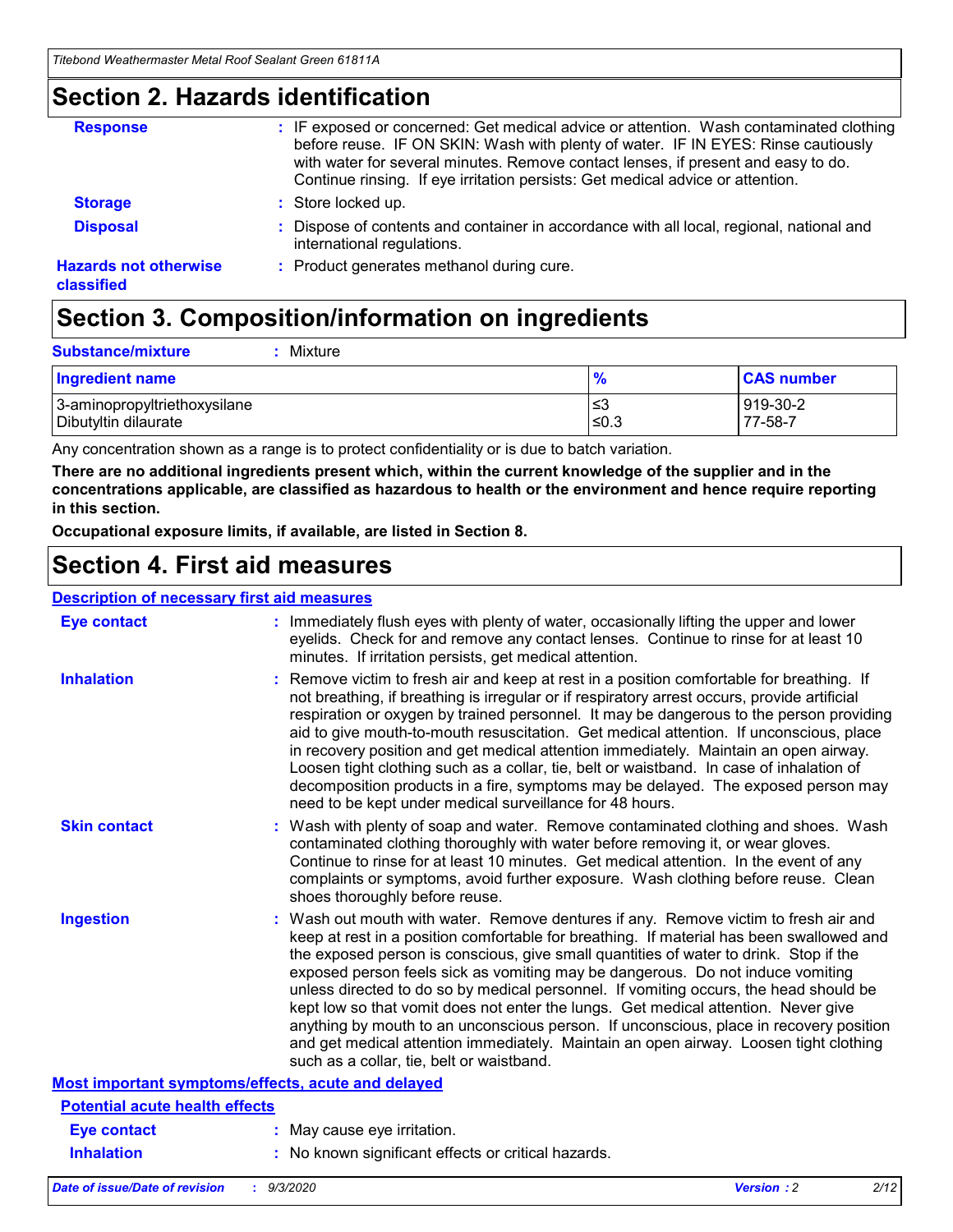|                                      | niebona wealnemiasier welar Roor Sealahi Green 61611A                                                                                                                                                                                                                                                                                                                                                         |
|--------------------------------------|---------------------------------------------------------------------------------------------------------------------------------------------------------------------------------------------------------------------------------------------------------------------------------------------------------------------------------------------------------------------------------------------------------------|
| <b>Section 4. First aid measures</b> |                                                                                                                                                                                                                                                                                                                                                                                                               |
| <b>Skin contact</b>                  | : May cause skin irritation.                                                                                                                                                                                                                                                                                                                                                                                  |
| <b>Ingestion</b>                     | : No known significant effects or critical hazards.                                                                                                                                                                                                                                                                                                                                                           |
| <b>Over-exposure signs/symptoms</b>  |                                                                                                                                                                                                                                                                                                                                                                                                               |
| <b>Eye contact</b>                   | : Adverse symptoms may include the following:<br>irritation<br>watering<br>redness                                                                                                                                                                                                                                                                                                                            |
| <b>Inhalation</b>                    | : Adverse symptoms may include the following:<br>reduced fetal weight<br>increase in fetal deaths<br>skeletal malformations                                                                                                                                                                                                                                                                                   |
| <b>Skin contact</b>                  | : Adverse symptoms may include the following:<br>irritation<br>redness<br>reduced fetal weight<br>increase in fetal deaths<br>skeletal malformations                                                                                                                                                                                                                                                          |
| <b>Ingestion</b>                     | : Adverse symptoms may include the following:<br>reduced fetal weight<br>increase in fetal deaths<br>skeletal malformations                                                                                                                                                                                                                                                                                   |
|                                      | Indication of immediate medical attention and special treatment needed, if necessary                                                                                                                                                                                                                                                                                                                          |
| <b>Notes to physician</b>            | : In case of inhalation of decomposition products in a fire, symptoms may be delayed.<br>The exposed person may need to be kept under medical surveillance for 48 hours.                                                                                                                                                                                                                                      |
| <b>Specific treatments</b>           | : No specific treatment.                                                                                                                                                                                                                                                                                                                                                                                      |
| <b>Protection of first-aiders</b>    | No action shall be taken involving any personal risk or without suitable training. If it is<br>suspected that fumes are still present, the rescuer should wear an appropriate mask or<br>self-contained breathing apparatus. It may be dangerous to the person providing aid to<br>give mouth-to-mouth resuscitation. Wash contaminated clothing thoroughly with water<br>before removing it, or wear gloves. |

**See toxicological information (Section 11)**

# **Section 5. Fire-fighting measures**

| <b>Extinguishing media</b>                               |                                                                                                                                                                                                     |
|----------------------------------------------------------|-----------------------------------------------------------------------------------------------------------------------------------------------------------------------------------------------------|
| <b>Suitable extinguishing</b><br>media                   | : Use an extinguishing agent suitable for the surrounding fire.                                                                                                                                     |
| <b>Unsuitable extinguishing</b><br>media                 | : None known.                                                                                                                                                                                       |
| <b>Specific hazards arising</b><br>from the chemical     | : In a fire or if heated, a pressure increase will occur and the container may burst.                                                                                                               |
| <b>Hazardous thermal</b><br>decomposition products       | Decomposition products may include the following materials:<br>carbon dioxide<br>carbon monoxide<br>nitrogen oxides<br>metal oxide/oxides                                                           |
| <b>Special protective actions</b><br>for fire-fighters   | : Promptly isolate the scene by removing all persons from the vicinity of the incident if<br>there is a fire. No action shall be taken involving any personal risk or without suitable<br>training. |
| <b>Special protective</b><br>equipment for fire-fighters | Fire-fighters should wear appropriate protective equipment and self-contained breathing<br>apparatus (SCBA) with a full face-piece operated in positive pressure mode.                              |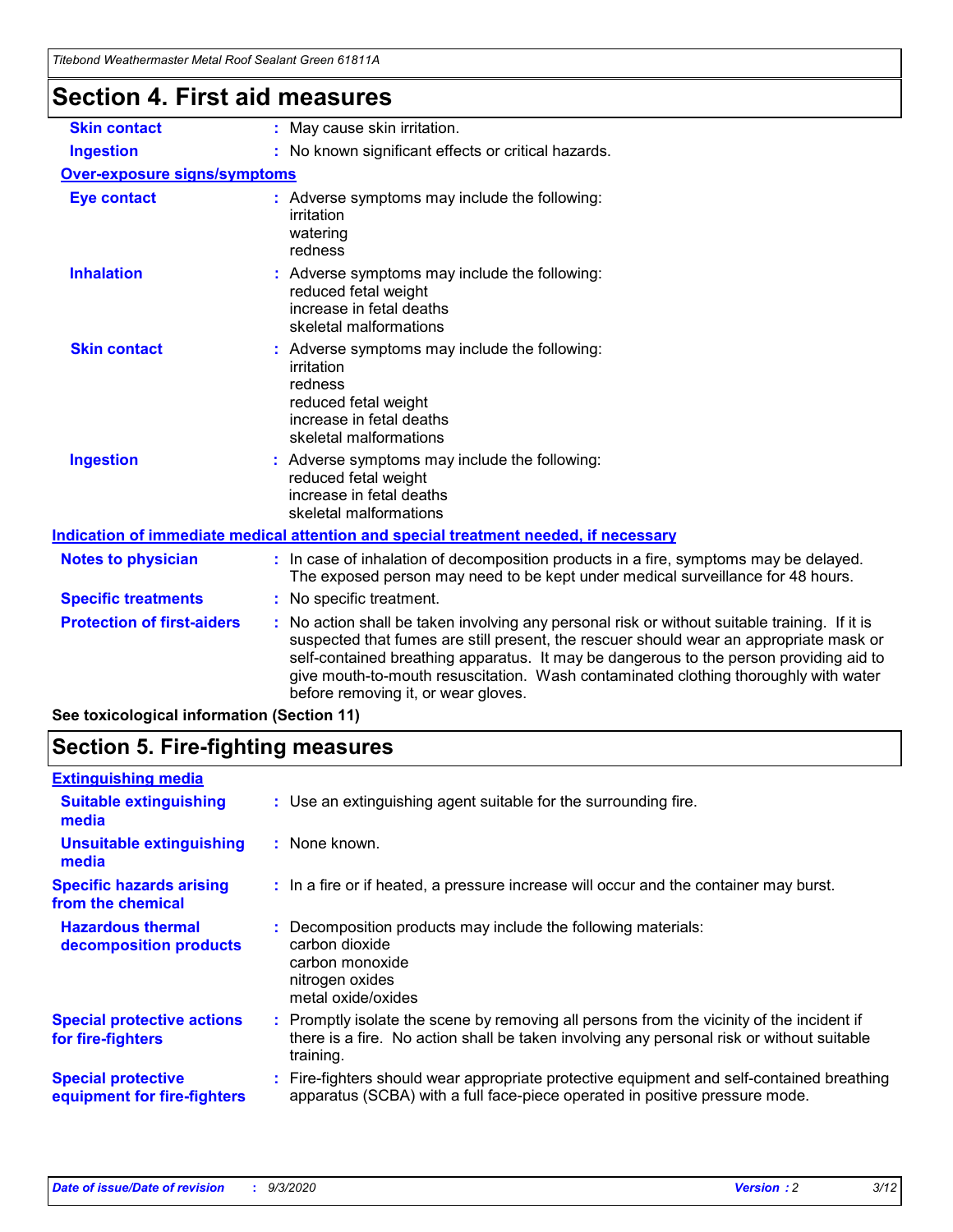## **Section 6. Accidental release measures**

|                                                              | Personal precautions, protective equipment and emergency procedures                                                                                                                                                                                                                                                                                                                                                                                                                                                                                                                                                                                                                                          |  |  |  |
|--------------------------------------------------------------|--------------------------------------------------------------------------------------------------------------------------------------------------------------------------------------------------------------------------------------------------------------------------------------------------------------------------------------------------------------------------------------------------------------------------------------------------------------------------------------------------------------------------------------------------------------------------------------------------------------------------------------------------------------------------------------------------------------|--|--|--|
| For non-emergency<br>personnel                               | : No action shall be taken involving any personal risk or without suitable training.<br>Evacuate surrounding areas. Keep unnecessary and unprotected personnel from<br>entering. Do not touch or walk through spilled material. Avoid breathing vapor or mist.<br>Provide adequate ventilation. Wear appropriate respirator when ventilation is<br>inadequate. Put on appropriate personal protective equipment.                                                                                                                                                                                                                                                                                             |  |  |  |
| For emergency responders                                     | : If specialized clothing is required to deal with the spillage, take note of any information in<br>Section 8 on suitable and unsuitable materials. See also the information in "For non-<br>emergency personnel".                                                                                                                                                                                                                                                                                                                                                                                                                                                                                           |  |  |  |
| <b>Environmental precautions</b>                             | : Avoid dispersal of spilled material and runoff and contact with soil, waterways, drains<br>and sewers. Inform the relevant authorities if the product has caused environmental<br>pollution (sewers, waterways, soil or air).                                                                                                                                                                                                                                                                                                                                                                                                                                                                              |  |  |  |
| <b>Methods and materials for containment and cleaning up</b> |                                                                                                                                                                                                                                                                                                                                                                                                                                                                                                                                                                                                                                                                                                              |  |  |  |
| <b>Small spill</b>                                           | : Stop leak if without risk. Move containers from spill area. Dilute with water and mop up<br>if water-soluble. Alternatively, or if water-insoluble, absorb with an inert dry material and<br>place in an appropriate waste disposal container. Dispose of via a licensed waste<br>disposal contractor.                                                                                                                                                                                                                                                                                                                                                                                                     |  |  |  |
| <b>Large spill</b>                                           | : Stop leak if without risk. Move containers from spill area. Approach release from<br>upwind. Prevent entry into sewers, water courses, basements or confined areas. Wash<br>spillages into an effluent treatment plant or proceed as follows. Contain and collect<br>spillage with non-combustible, absorbent material e.g. sand, earth, vermiculite or<br>diatomaceous earth and place in container for disposal according to local regulations<br>(see Section 13). Dispose of via a licensed waste disposal contractor. Contaminated<br>absorbent material may pose the same hazard as the spilled product. Note: see<br>Section 1 for emergency contact information and Section 13 for waste disposal. |  |  |  |

# **Section 7. Handling and storage**

### **Precautions for safe handling**

| <b>Protective measures</b>                                                       | : Put on appropriate personal protective equipment (see Section 8). Persons with a<br>history of skin sensitization problems should not be employed in any process in which<br>this product is used. Avoid exposure - obtain special instructions before use. Avoid<br>exposure during pregnancy. Do not handle until all safety precautions have been read<br>and understood. Do not get in eyes or on skin or clothing. Do not ingest. Avoid<br>breathing vapor or mist. If during normal use the material presents a respiratory hazard,<br>use only with adequate ventilation or wear appropriate respirator. Keep in the original<br>container or an approved alternative made from a compatible material, kept tightly<br>closed when not in use. Empty containers retain product residue and can be hazardous.<br>Do not reuse container. |
|----------------------------------------------------------------------------------|--------------------------------------------------------------------------------------------------------------------------------------------------------------------------------------------------------------------------------------------------------------------------------------------------------------------------------------------------------------------------------------------------------------------------------------------------------------------------------------------------------------------------------------------------------------------------------------------------------------------------------------------------------------------------------------------------------------------------------------------------------------------------------------------------------------------------------------------------|
| <b>Advice on general</b><br>occupational hygiene                                 | : Eating, drinking and smoking should be prohibited in areas where this material is<br>handled, stored and processed. Workers should wash hands and face before eating,<br>drinking and smoking. Remove contaminated clothing and protective equipment before<br>entering eating areas. See also Section 8 for additional information on hygiene<br>measures.                                                                                                                                                                                                                                                                                                                                                                                                                                                                                    |
| <b>Conditions for safe storage,</b><br>including any<br><i>incompatibilities</i> | Store between the following temperatures: 0 to 120°C (32 to 248°F). Store in<br>accordance with local regulations. Store in original container protected from direct<br>sunlight in a dry, cool and well-ventilated area, away from incompatible materials (see<br>Section 10) and food and drink. Store locked up. Keep container tightly closed and<br>sealed until ready for use. Containers that have been opened must be carefully<br>resealed and kept upright to prevent leakage. Do not store in unlabeled containers.<br>Use appropriate containment to avoid environmental contamination. See Section 10 for<br>incompatible materials before handling or use.                                                                                                                                                                         |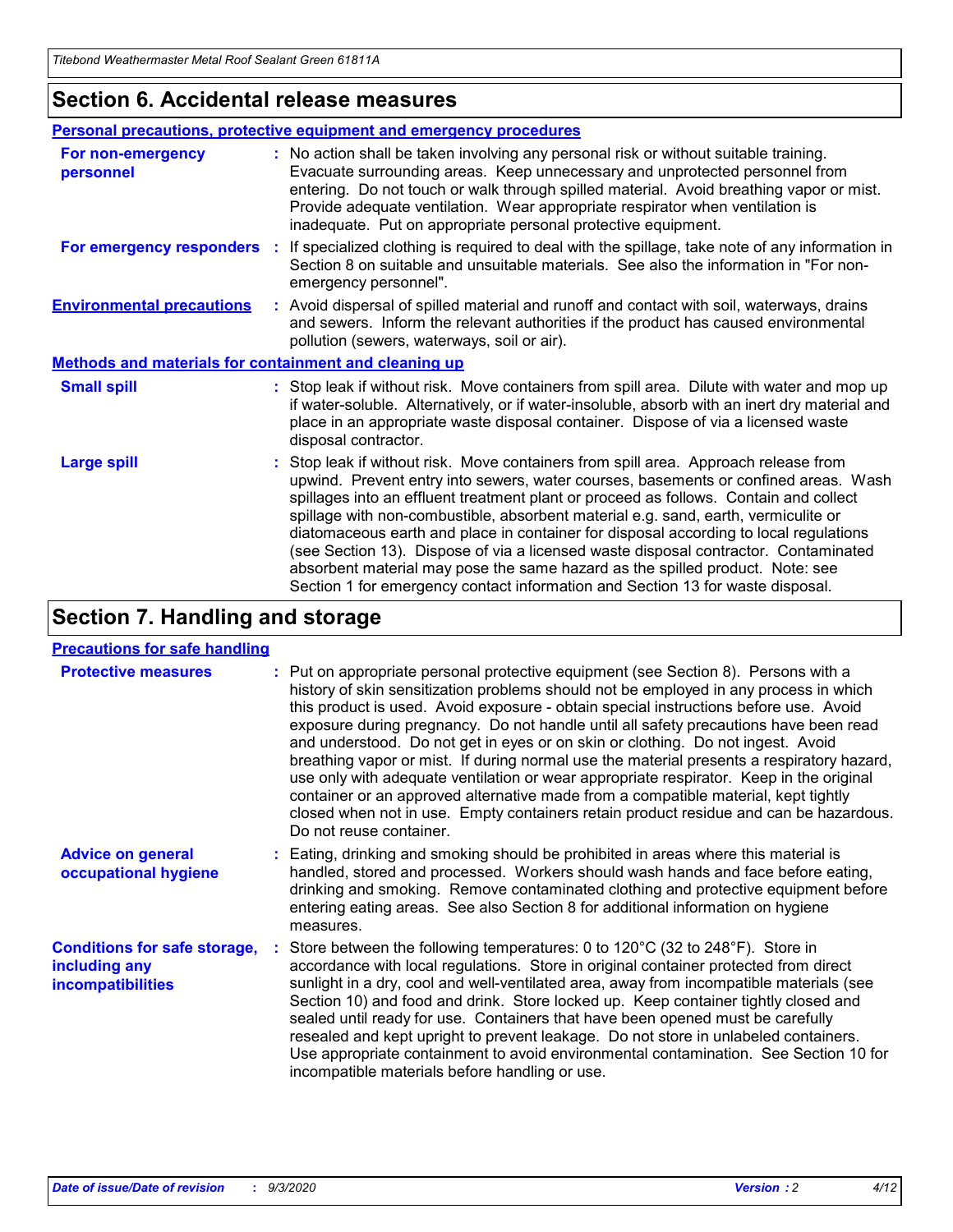# **Section 8. Exposure controls/personal protection**

### **Control parameters**

### **Occupational exposure limits**

| <b>Ingredient name</b>                               |    |                        | <b>Exposure limits</b>                                                                                                                                                                                                                                                                                                                                                                                                                                                                                                                                                                                                 |
|------------------------------------------------------|----|------------------------|------------------------------------------------------------------------------------------------------------------------------------------------------------------------------------------------------------------------------------------------------------------------------------------------------------------------------------------------------------------------------------------------------------------------------------------------------------------------------------------------------------------------------------------------------------------------------------------------------------------------|
| 3-aminopropyltriethoxysilane<br>Dibutyltin dilaurate |    |                        | None.<br>ACGIH TLV (United States, 3/2020). Absorbed through skin.<br>Notes: as Sn<br>TWA: $0.1 \text{ mg/m}^3$ , (as Sn) 8 hours.<br>STEL: 0.2 mg/m <sup>3</sup> , (as Sn) 15 minutes.<br>NIOSH REL (United States, 10/2016). Absorbed through skin.<br>Notes: as Sn<br>TWA: 0.1 mg/m <sup>3</sup> , (as Sn) 10 hours.<br>OSHA PEL (United States, 5/2018). Notes: as Sn<br>TWA: $0.1 \text{ mg/m}^3$ , (as Sn) 8 hours.<br>OSHA PEL 1989 (United States, 3/1989). Absorbed through skin.<br>Notes: measured as Sn<br>TWA: 0.1 mg/m <sup>3</sup> , (measured as Sn) 8 hours. Form: Organic                            |
| <b>Appropriate engineering</b><br>controls           |    |                        | : If user operations generate dust, fumes, gas, vapor or mist, use process enclosures,<br>local exhaust ventilation or other engineering controls to keep worker exposure to<br>airborne contaminants below any recommended or statutory limits.                                                                                                                                                                                                                                                                                                                                                                       |
| <b>Environmental exposure</b><br>controls            |    |                        | Emissions from ventilation or work process equipment should be checked to ensure<br>they comply with the requirements of environmental protection legislation. In some<br>cases, fume scrubbers, filters or engineering modifications to the process equipment<br>will be necessary to reduce emissions to acceptable levels.                                                                                                                                                                                                                                                                                          |
| <b>Individual protection measures</b>                |    |                        |                                                                                                                                                                                                                                                                                                                                                                                                                                                                                                                                                                                                                        |
| <b>Hygiene measures</b>                              |    |                        | : Wash hands, forearms and face thoroughly after handling chemical products, before<br>eating, smoking and using the lavatory and at the end of the working period.<br>Appropriate techniques should be used to remove potentially contaminated clothing.<br>Contaminated work clothing should not be allowed out of the workplace. Wash<br>contaminated clothing before reusing. Ensure that eyewash stations and safety<br>showers are close to the workstation location.                                                                                                                                            |
| <b>Eye/face protection</b>                           |    |                        | : Safety eyewear complying with an approved standard should be used when a risk<br>assessment indicates this is necessary to avoid exposure to liquid splashes, mists,<br>gases or dusts. If contact is possible, the following protection should be worn, unless<br>the assessment indicates a higher degree of protection: chemical splash goggles.                                                                                                                                                                                                                                                                  |
| <b>Skin protection</b>                               |    |                        |                                                                                                                                                                                                                                                                                                                                                                                                                                                                                                                                                                                                                        |
| <b>Hand protection</b>                               |    |                        | : Chemical-resistant, impervious gloves complying with an approved standard should be<br>worn at all times when handling chemical products if a risk assessment indicates this is<br>necessary. Considering the parameters specified by the glove manufacturer, check<br>during use that the gloves are still retaining their protective properties. It should be<br>noted that the time to breakthrough for any glove material may be different for different<br>glove manufacturers. In the case of mixtures, consisting of several substances, the<br>protection time of the gloves cannot be accurately estimated. |
| <b>Body protection</b>                               |    | handling this product. | Personal protective equipment for the body should be selected based on the task being<br>performed and the risks involved and should be approved by a specialist before                                                                                                                                                                                                                                                                                                                                                                                                                                                |
| <b>Other skin protection</b>                         |    |                        | : Appropriate footwear and any additional skin protection measures should be selected<br>based on the task being performed and the risks involved and should be approved by a<br>specialist before handling this product.                                                                                                                                                                                                                                                                                                                                                                                              |
| <b>Respiratory protection</b>                        | ÷. | aspects of use.        | Based on the hazard and potential for exposure, select a respirator that meets the<br>appropriate standard or certification. Respirators must be used according to a<br>respiratory protection program to ensure proper fitting, training, and other important                                                                                                                                                                                                                                                                                                                                                         |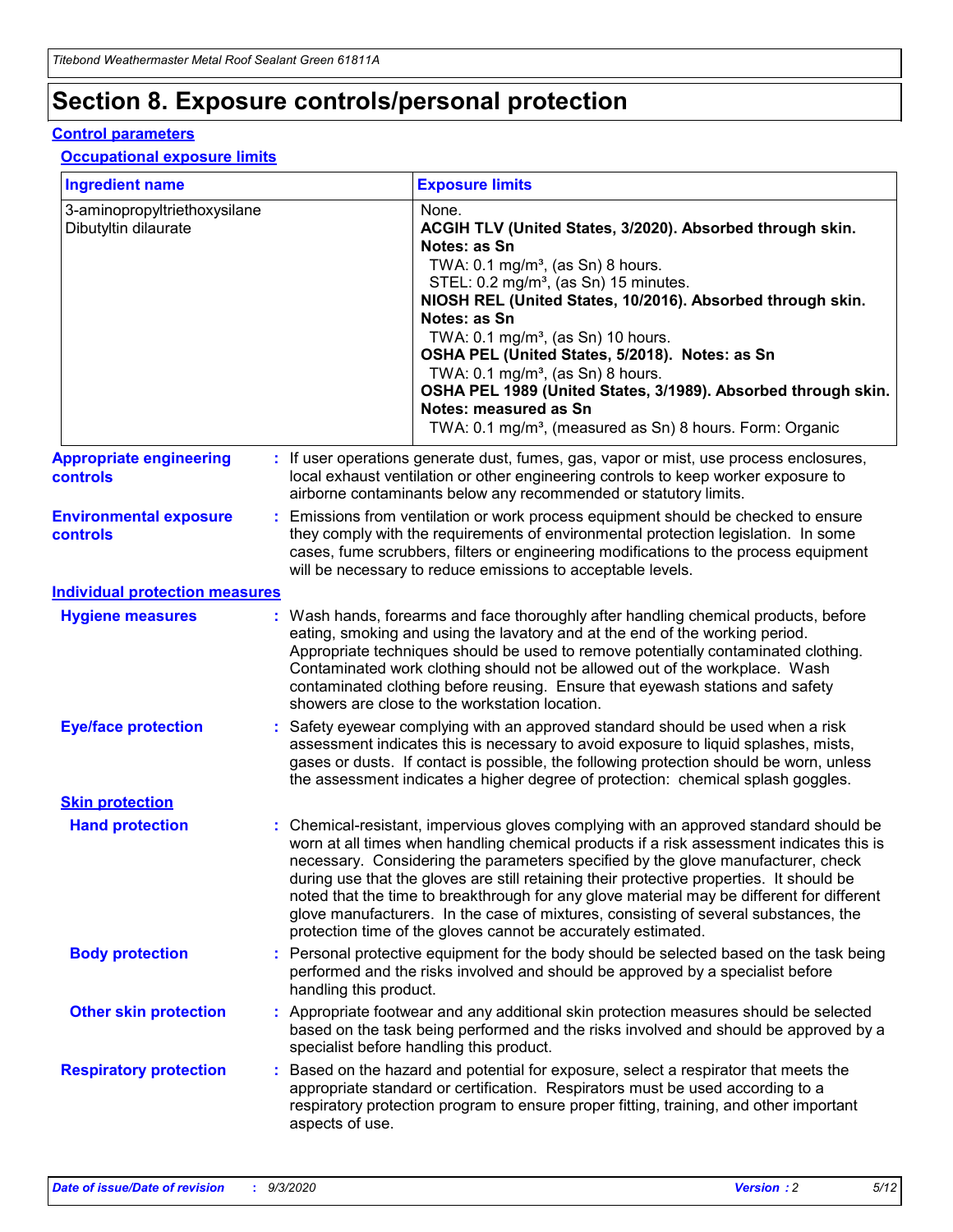## **Section 9. Physical and chemical properties**

### **Appearance**

| <b>Physical state</b>                             |   | : Liquid. [Paste.]                                              |
|---------------------------------------------------|---|-----------------------------------------------------------------|
| <b>Color</b>                                      |   | Green.                                                          |
| Odor                                              |   | Characteristic.                                                 |
| <b>Odor threshold</b>                             | ÷ | Not available.                                                  |
| рH                                                |   | Not applicable.                                                 |
| <b>Melting point</b>                              |   | : Not available.                                                |
| <b>Boiling point</b>                              |   | >200°C (>392°F)                                                 |
| <b>Flash point</b>                                |   | Closed cup: >200°C (>392°F) [Setaflash.]                        |
| <b>Evaporation rate</b>                           |   | $:$ >1 (butyl acetate = 1)                                      |
| <b>Flammability (solid, gas)</b>                  |   | : Not available.                                                |
| Lower and upper explosive<br>(flammable) limits   |   | : Not available.                                                |
| <b>VOC (less water, less)</b><br>exempt solvents) |   | : 0 g/l                                                         |
| <b>Volatility</b>                                 |   | $: 0\%$ (w/w)                                                   |
| <b>Vapor density</b>                              |   | Not available.                                                  |
| <b>Relative density</b>                           |   | $\mathbf{1}$ $\mathbf{\sqrt{432}}$                              |
| <b>Solubility</b>                                 |   | Insoluble in the following materials: cold water and hot water. |
| <b>Solubility in water</b>                        |   | Not available.                                                  |
| <b>Partition coefficient: n-</b><br>octanol/water |   | $:$ Not available.                                              |
| <b>Auto-ignition temperature</b>                  |   | : Not available.                                                |
| <b>Decomposition temperature</b>                  |   | : Not available.                                                |
| <b>Viscosity</b>                                  |   | $:$ Not available.                                              |

# **Section 10. Stability and reactivity**

| <b>Reactivity</b>                            |    | : No specific test data related to reactivity available for this product or its ingredients.            |
|----------------------------------------------|----|---------------------------------------------------------------------------------------------------------|
| <b>Chemical stability</b>                    |    | : The product is stable.                                                                                |
| <b>Possibility of hazardous</b><br>reactions |    | : Under normal conditions of storage and use, hazardous reactions will not occur.                       |
| <b>Conditions to avoid</b>                   |    | : No specific data.                                                                                     |
| <b>Incompatible materials</b>                |    | : No specific data.                                                                                     |
| <b>Hazardous decomposition</b><br>products   | ÷. | Under normal conditions of storage and use, hazardous decomposition products should<br>not be produced. |

# **Section 11. Toxicological information**

### **Information on toxicological effects**

### **Acute toxicity**

| <b>Product/ingredient name</b> | <b>Result</b>           | <b>Species</b> | <b>Dose</b>                | <b>Exposure</b> |
|--------------------------------|-------------------------|----------------|----------------------------|-----------------|
| 3-aminopropyltriethoxysilane   | <b>ILD50 Dermal</b>     | Rabbit         | 4.29 g/kg                  |                 |
| Dibutyltin dilaurate           | ILD50 Oral<br>LD50 Oral | Rat<br>Rat     | $1.57$ g/kg<br>175 $mg/kg$ |                 |
|                                |                         |                |                            |                 |

**Irritation/Corrosion**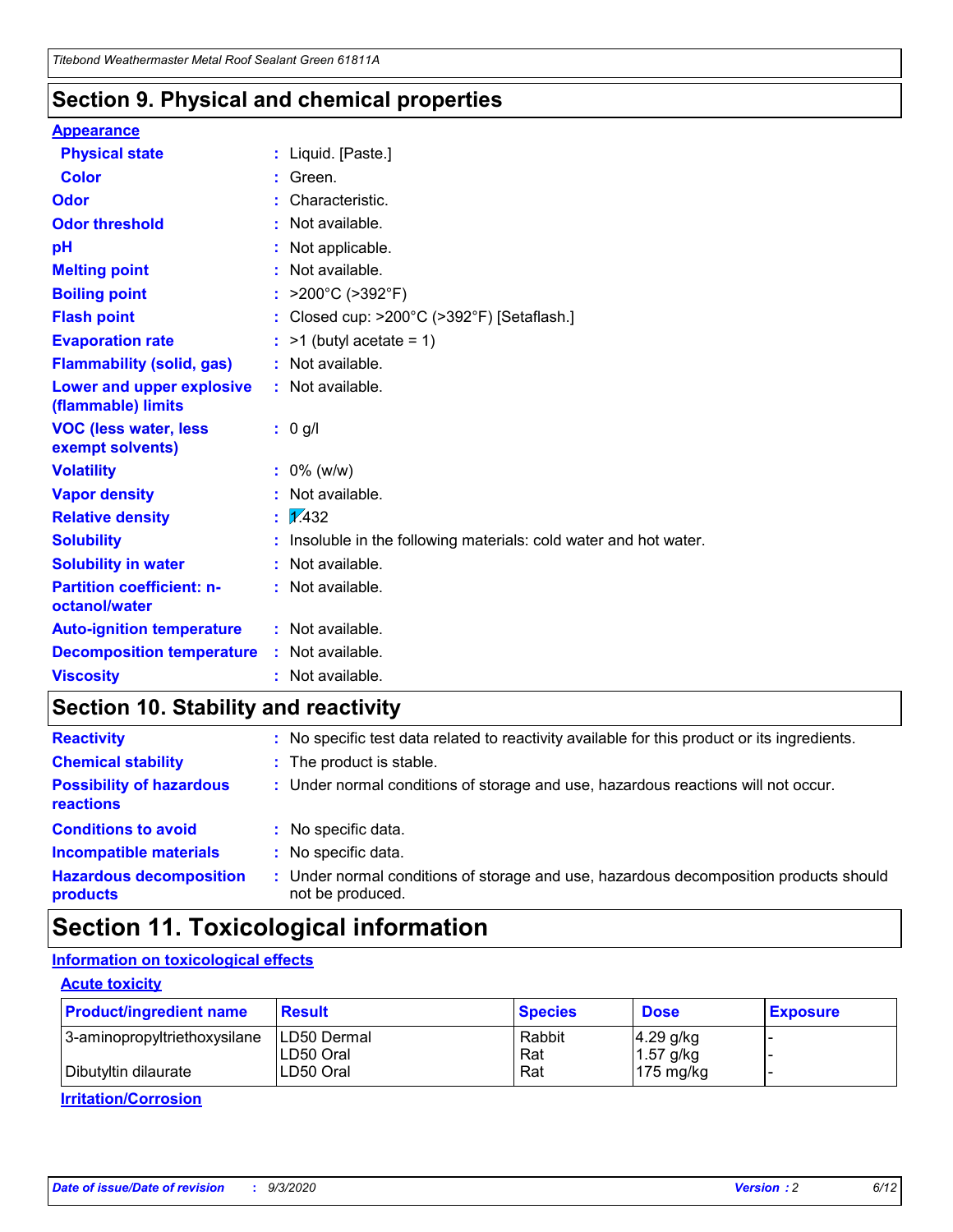# **Section 11. Toxicological information**

| <b>Product/ingredient name</b> | <b>Result</b>            | <b>Species</b> | <b>Score</b> | <b>Exposure</b>    | <b>Observation</b> |
|--------------------------------|--------------------------|----------------|--------------|--------------------|--------------------|
| 3-aminopropyltriethoxysilane   | Eyes - Mild irritant     | Rabbit         |              | $100 \text{ mg}$   |                    |
|                                | Eyes - Severe irritant   | Rabbit         |              | 24 hours 750       |                    |
|                                |                          |                |              | ug                 |                    |
|                                | Skin - Severe irritant   | Rabbit         |              | 24 hours 5         | -                  |
| Dibutyltin dilaurate           | Eyes - Moderate irritant | Rabbit         |              | mg<br>24 hours 100 |                    |
|                                |                          |                |              | mg                 |                    |
|                                | Skin - Severe irritant   | Rabbit         |              | 500 mg             | -                  |

### **Sensitization**

Not available.

### **Mutagenicity**

Not available.

### **Carcinogenicity**

Not available.

### **Reproductive toxicity**

Not available.

### **Teratogenicity**

Not available.

### **Specific target organ toxicity (single exposure)**

Not available.

### **Specific target organ toxicity (repeated exposure)**

| <b>Name</b>                                                                  |                                                                                                                             | <b>Category</b>                                     | <b>Route of</b><br>exposure | <b>Target organs</b> |  |  |
|------------------------------------------------------------------------------|-----------------------------------------------------------------------------------------------------------------------------|-----------------------------------------------------|-----------------------------|----------------------|--|--|
| Dibutyltin dilaurate                                                         |                                                                                                                             | Category 1                                          | $\overline{\phantom{0}}$    | respiratory system   |  |  |
| <b>Aspiration hazard</b><br>Not available.                                   |                                                                                                                             |                                                     |                             |                      |  |  |
| <b>Information on the likely</b><br>routes of exposure                       | : Not available.                                                                                                            |                                                     |                             |                      |  |  |
| <b>Potential acute health effects</b>                                        |                                                                                                                             |                                                     |                             |                      |  |  |
| <b>Eye contact</b>                                                           | : May cause eye irritation.                                                                                                 |                                                     |                             |                      |  |  |
| <b>Inhalation</b>                                                            |                                                                                                                             | : No known significant effects or critical hazards. |                             |                      |  |  |
| <b>Skin contact</b>                                                          |                                                                                                                             | : May cause skin irritation.                        |                             |                      |  |  |
| <b>Ingestion</b>                                                             |                                                                                                                             | : No known significant effects or critical hazards. |                             |                      |  |  |
| Symptoms related to the physical, chemical and toxicological characteristics |                                                                                                                             |                                                     |                             |                      |  |  |
| <b>Eye contact</b>                                                           | : Adverse symptoms may include the following:<br>irritation<br>watering<br>redness                                          |                                                     |                             |                      |  |  |
| <b>Inhalation</b>                                                            | : Adverse symptoms may include the following:<br>reduced fetal weight<br>increase in fetal deaths<br>skeletal malformations |                                                     |                             |                      |  |  |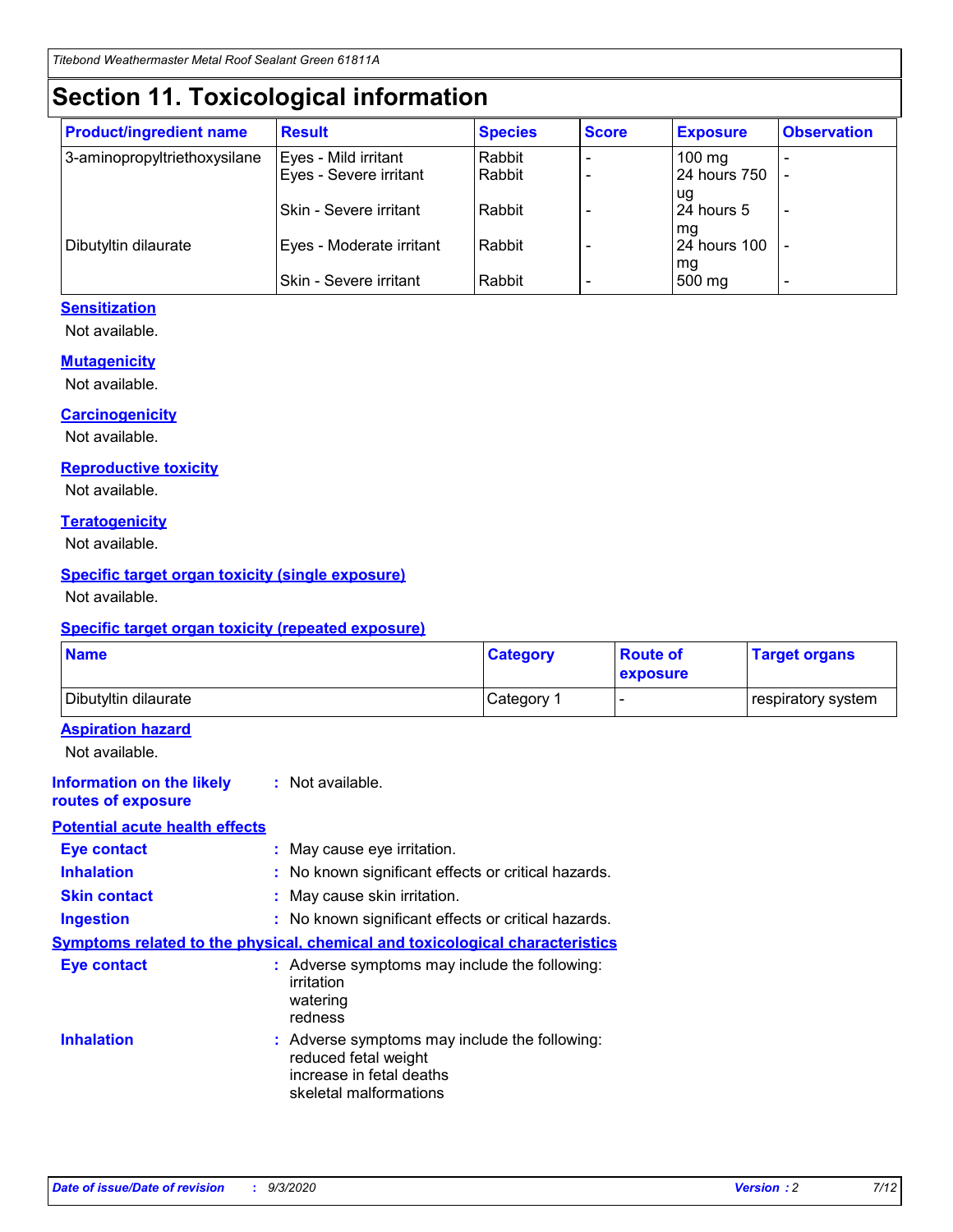*Titebond Weathermaster Metal Roof Sealant Green 61811A*

# **Section 11. Toxicological information**

| <b>Skin contact</b>                     | : Adverse symptoms may include the following:<br>irritation                                            |
|-----------------------------------------|--------------------------------------------------------------------------------------------------------|
|                                         | redness                                                                                                |
|                                         | reduced fetal weight                                                                                   |
|                                         | increase in fetal deaths                                                                               |
|                                         | skeletal malformations                                                                                 |
| <b>Ingestion</b>                        | : Adverse symptoms may include the following:<br>reduced fetal weight                                  |
|                                         | increase in fetal deaths                                                                               |
|                                         | skeletal malformations                                                                                 |
|                                         | Delayed and immediate effects and also chronic effects from short and long term exposure               |
| <b>Short term exposure</b>              |                                                                                                        |
| <b>Potential immediate</b><br>effects   | : Not available.                                                                                       |
| <b>Potential delayed effects</b>        | : Not available.                                                                                       |
| <b>Long term exposure</b>               |                                                                                                        |
| <b>Potential immediate</b><br>effects   | : Not available.                                                                                       |
| <b>Potential delayed effects</b>        | : Not available.                                                                                       |
| <b>Potential chronic health effects</b> |                                                                                                        |
| Not available.                          |                                                                                                        |
| <b>General</b>                          | Once sensitized, a severe allergic reaction may occur when subsequently exposed to<br>very low levels. |
| <b>Carcinogenicity</b>                  | No known significant effects or critical hazards.                                                      |
| <b>Mutagenicity</b>                     | : No known significant effects or critical hazards.                                                    |
| <b>Teratogenicity</b>                   | May damage the unborn child.                                                                           |
| <b>Developmental effects</b>            | : No known significant effects or critical hazards.                                                    |
| <b>Fertility effects</b>                | : May damage fertility.                                                                                |
| <b>Numerical measures of toxicity</b>   |                                                                                                        |
| <b>Acute toxicity estimates</b>         |                                                                                                        |
| Not ovoilable                           |                                                                                                        |

Not available.

# **Section 12. Ecological information**

### **Toxicity**

| <b>Product/ingredient name</b> | <b>Result</b>                                       | <b>Species</b>               | <b>Exposure</b>       |
|--------------------------------|-----------------------------------------------------|------------------------------|-----------------------|
| Dibutyltin dilaurate           | $ CC50>3$ mg/l<br>Chronic EC10 > 2 mg/l Fresh water | Algae<br>Algae - Desmodesmus | 72 hours<br>196 hours |
|                                |                                                     | <b>I</b> subspicatus         |                       |

### **Persistence and degradability**

| <b>Product/ingredient name</b> | <b>Test</b>                                                                    | <b>Result</b>  |                   | <b>Dose</b> | <b>Inoculum</b>         |
|--------------------------------|--------------------------------------------------------------------------------|----------------|-------------------|-------------|-------------------------|
| Dibutyltin dilaurate           | OECD 301F<br>Ready<br>Biodegradability -<br>Manometric<br>Respirometry<br>Test | 23 % - 28 days |                   |             |                         |
| <b>Product/ingredient name</b> | <b>Aquatic half-life</b>                                                       |                | <b>Photolysis</b> |             | <b>Biodegradability</b> |
| Dibutyltin dilaurate           |                                                                                |                |                   |             | <b>Inherent</b>         |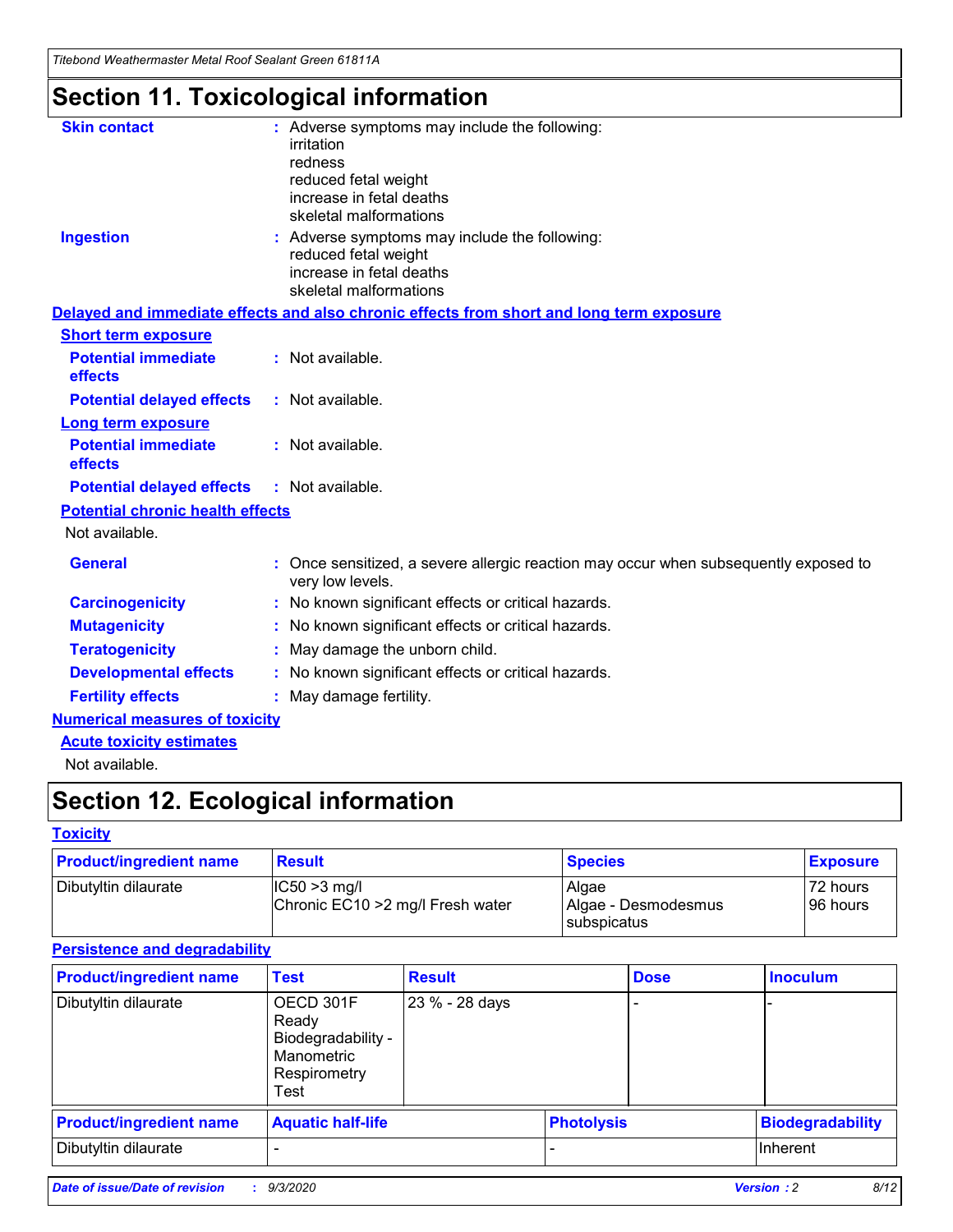# **Section 12. Ecological information**

### **Bioaccumulative potential**

| <b>Product/ingredient name</b> | $LogPow$ | <b>BCF</b> | <b>Potential</b> |
|--------------------------------|----------|------------|------------------|
| 3-aminopropyltriethoxysilane   | 1.7      | 3.4        | low              |
| Dibutyltin dilaurate           | 4.44     | 2.91       | low              |

### **Mobility in soil**

| IVIUWIILV III SUII                                            |                                                     |
|---------------------------------------------------------------|-----------------------------------------------------|
| <b>Soil/water partition</b><br>coefficient (K <sub>oc</sub> ) | : Not available.                                    |
| <b>Other adverse effects</b>                                  | : No known significant effects or critical hazards. |

## **Section 13. Disposal considerations**

**Disposal methods :**

The generation of waste should be avoided or minimized wherever possible. Disposal of this product, solutions and any by-products should at all times comply with the requirements of environmental protection and waste disposal legislation and any regional local authority requirements. Dispose of surplus and non-recyclable products via a licensed waste disposal contractor. Waste should not be disposed of untreated to the sewer unless fully compliant with the requirements of all authorities with jurisdiction. Waste packaging should be recycled. Incineration or landfill should only be considered when recycling is not feasible. This material and its container must be disposed of in a safe way. Care should be taken when handling emptied containers that have not been cleaned or rinsed out. Empty containers or liners may retain some product residues. Avoid dispersal of spilled material and runoff and contact with soil, waterways, drains and sewers.

# **Section 14. Transport information**

|                                      | <b>DOT</b><br><b>Classification</b> | <b>TDG</b><br><b>Classification</b> | <b>Mexico</b><br><b>Classification</b> | <b>ADR/RID</b>           | <b>IMDG</b>              | <b>IATA</b>    |
|--------------------------------------|-------------------------------------|-------------------------------------|----------------------------------------|--------------------------|--------------------------|----------------|
| <b>UN number</b>                     | Not regulated.                      | Not regulated.                      | Not regulated.                         | Not regulated.           | Not regulated.           | Not regulated. |
| <b>UN proper</b><br>shipping name    |                                     |                                     |                                        |                          |                          |                |
| <b>Transport</b><br>hazard class(es) |                                     | $\overline{\phantom{0}}$            | $\qquad \qquad \blacksquare$           | $\overline{\phantom{0}}$ | $\overline{\phantom{0}}$ |                |
| <b>Packing group</b>                 |                                     |                                     |                                        |                          |                          |                |
| <b>Environmental</b><br>hazards      | No.                                 | No.                                 | No.                                    | No.                      | No.                      | No.            |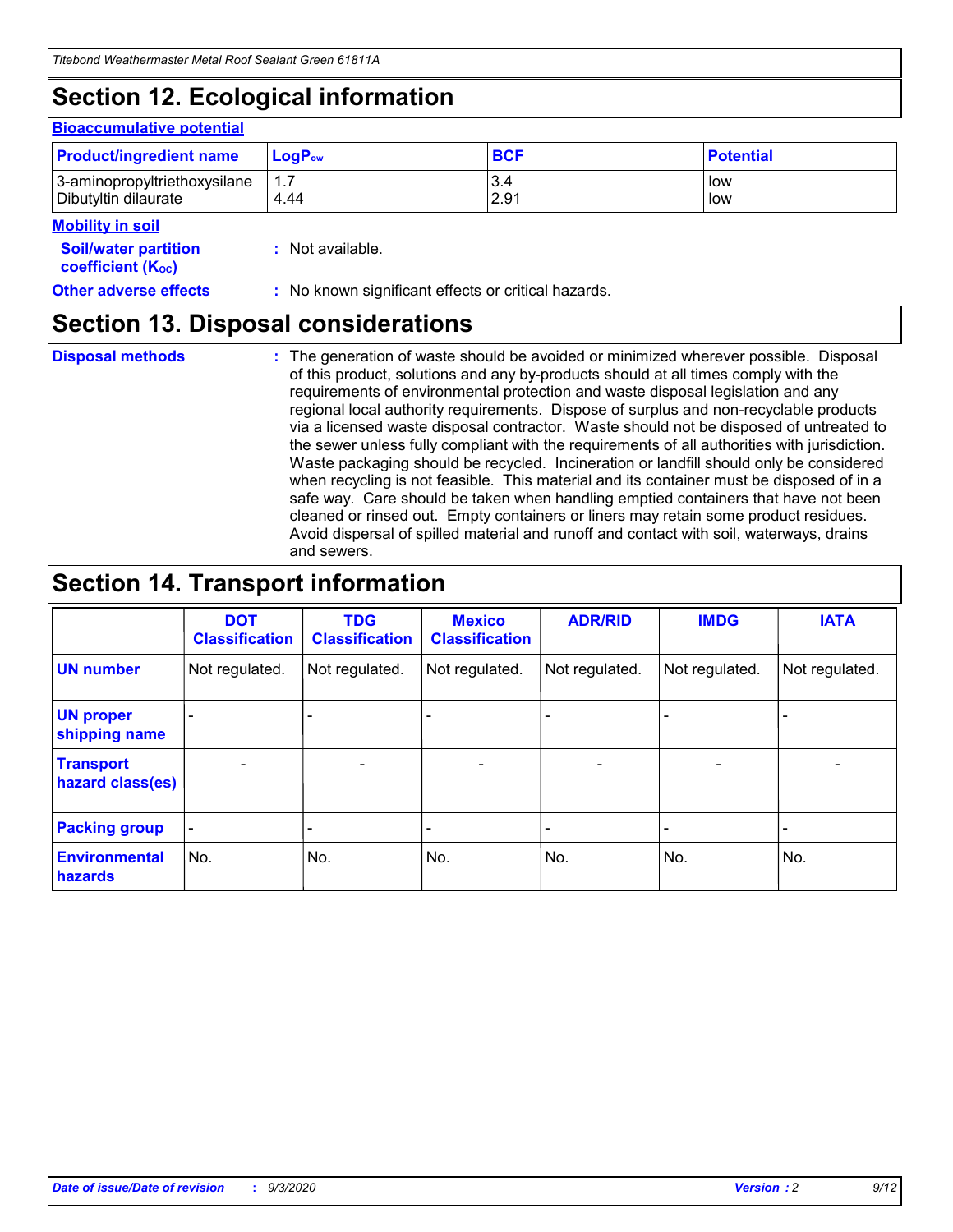# **Section 15. Regulatory information**

### **U.S. Federal regulations**

### **SARA 302/304**

### **Composition/information on ingredients**

No products were found.

| SARA 304 RQ | Not applicable. |
|-------------|-----------------|
|-------------|-----------------|

#### **SARA 311/312**

**Classification :** EYE IRRITATION - Category 2B SKIN SENSITIZATION - Category 1 TOXIC TO REPRODUCTION - Category 1B HNOC - Product generates methanol during cure.

### **Composition/information on ingredients**

| <b>Name</b>                  | $\frac{9}{6}$ | <b>Classification</b>                                                                                                                                                                                                                                                                                      |
|------------------------------|---------------|------------------------------------------------------------------------------------------------------------------------------------------------------------------------------------------------------------------------------------------------------------------------------------------------------------|
| 3-aminopropyltriethoxysilane | $\leq$ 3      | <b>FLAMMABLE LIQUIDS - Category 4</b><br><b>ACUTE TOXICITY (oral) - Category 4</b><br><b>SKIN IRRITATION - Category 2</b><br>EYE IRRITATION - Category 2A                                                                                                                                                  |
| Dibutyltin dilaurate         | ≤0.3          | <b>ACUTE TOXICITY (oral) - Category 3</b><br>SKIN CORROSION - Category 1C<br>SERIOUS EYE DAMAGE - Category 1<br>SKIN SENSITIZATION - Category 1<br><b>GERM CELL MUTAGENICITY - Category 2</b><br>TOXIC TO REPRODUCTION - Category 1B<br>SPECIFIC TARGET ORGAN TOXICITY (REPEATED<br>EXPOSURE) - Category 1 |

### **State regulations**

**Massachusetts :**

: None of the components are listed.

**New York :** None of the components are listed. **New Jersey :** None of the components are listed.

**Pennsylvania :** None of the components are listed.

### **California Prop. 65**

WARNING: This product can expose you to methanol, which is known to the State of California to cause birth defects or other reproductive harm. For more information go to www.P65Warnings.ca.gov.

| Ingredient name | No significant risk Maximum<br>level | acceptable dosage<br><b>level</b> |
|-----------------|--------------------------------------|-----------------------------------|
| I methanol      |                                      | Yes.                              |

### **International regulations**

**Chemical Weapon Convention List Schedules I, II & III Chemicals** Not listed.

**Montreal Protocol**

Not listed.

**Stockholm Convention on Persistent Organic Pollutants**

Not listed.

**UNECE Aarhus Protocol on POPs and Heavy Metals** Not listed.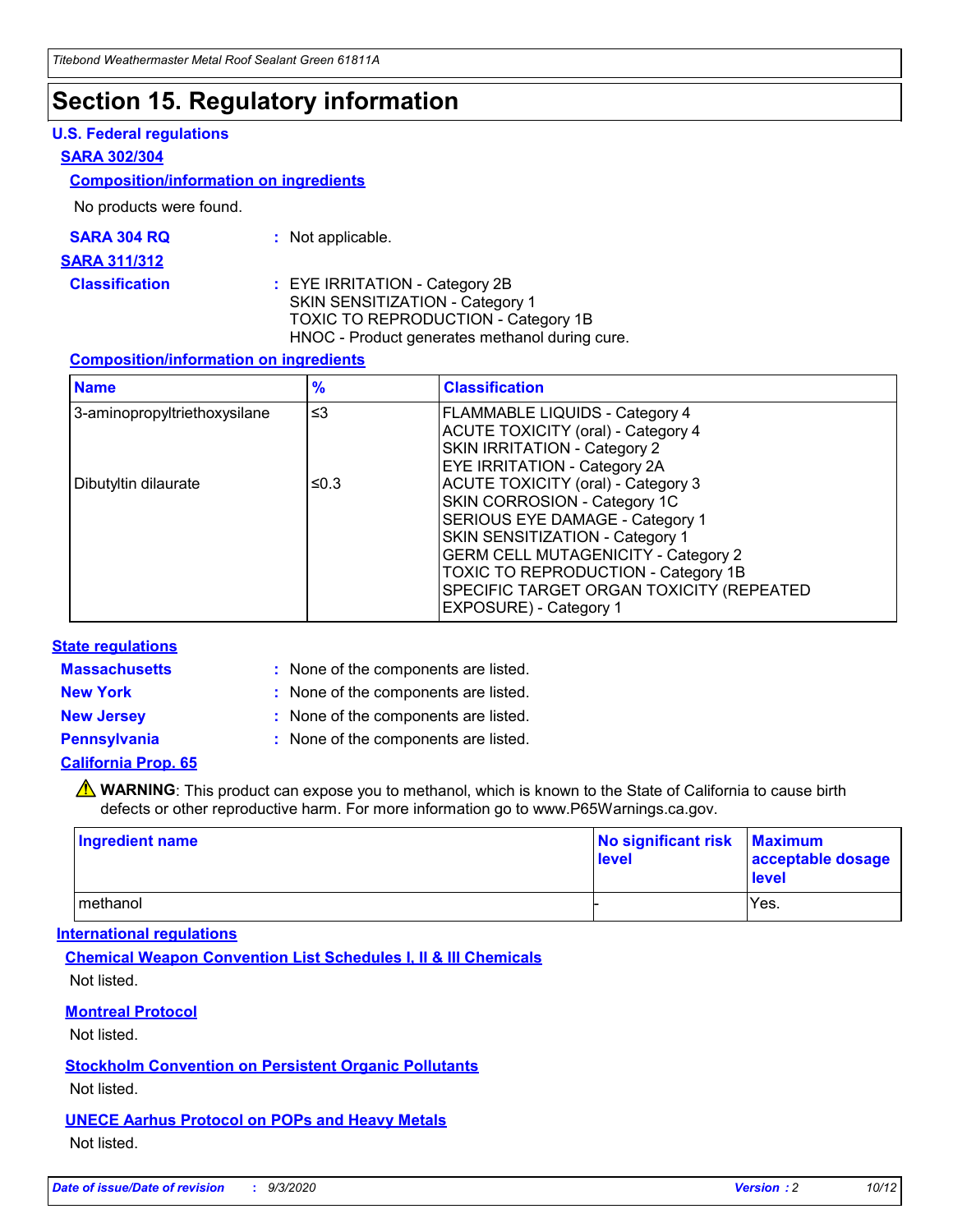# **Section 15. Regulatory information**

### **Inventory list**

- 
- **China :** Not determined.

**United States TSCA 8(b) inventory**

**:** All components are active or exempted.

# **Section 16. Other information**

**Hazardous Material Information System (U.S.A.)**



**Caution: HMIS® ratings are based on a 0-4 rating scale, with 0 representing minimal hazards or risks, and 4 representing significant hazards or risks. Although HMIS® ratings and the associated label are not required on SDSs or products leaving a facility under 29 CFR 1910.1200, the preparer may choose to provide them. HMIS® ratings are to be used with a fully implemented HMIS® program. HMIS® is a registered trademark and service mark of the American Coatings Association, Inc.**

**The customer is responsible for determining the PPE code for this material. For more information on HMIS® Personal Protective Equipment (PPE) codes, consult the HMIS® Implementation Manual.**

**National Fire Protection Association (U.S.A.)**



**Reprinted with permission from NFPA 704-2001, Identification of the Hazards of Materials for Emergency Response Copyright ©1997, National Fire Protection Association, Quincy, MA 02269. This reprinted material is not the complete and official position of the National Fire Protection Association, on the referenced subject which is represented only by the standard in its entirety.**

**Copyright ©2001, National Fire Protection Association, Quincy, MA 02269. This warning system is intended to be interpreted and applied only by properly trained individuals to identify fire, health and reactivity hazards of chemicals. The user is referred to certain limited number of chemicals with recommended classifications in NFPA 49 and NFPA 325, which would be used as a guideline only. Whether the chemicals are classified by NFPA or not, anyone using the 704 systems to classify chemicals does so at their own risk.**

### **Procedure used to derive the classification**

| <b>Classification</b>                                                                                         | <b>Justification</b>                                  |
|---------------------------------------------------------------------------------------------------------------|-------------------------------------------------------|
| <b>EYE IRRITATION - Category 2B</b><br>SKIN SENSITIZATION - Category 1<br>TOXIC TO REPRODUCTION - Category 1B | Expert judgment<br>Expert judgment<br>Expert judgment |
| <b>History</b>                                                                                                |                                                       |

| .                                 |             |
|-----------------------------------|-------------|
| <b>Date of printing</b>           | : 4/22/2022 |
| Date of issue/Date of<br>revision | : 9/3/2020  |
| Date of previous issue            | : 9/3/2020  |
| <b>Version</b>                    | $\cdot$ 2   |
|                                   |             |